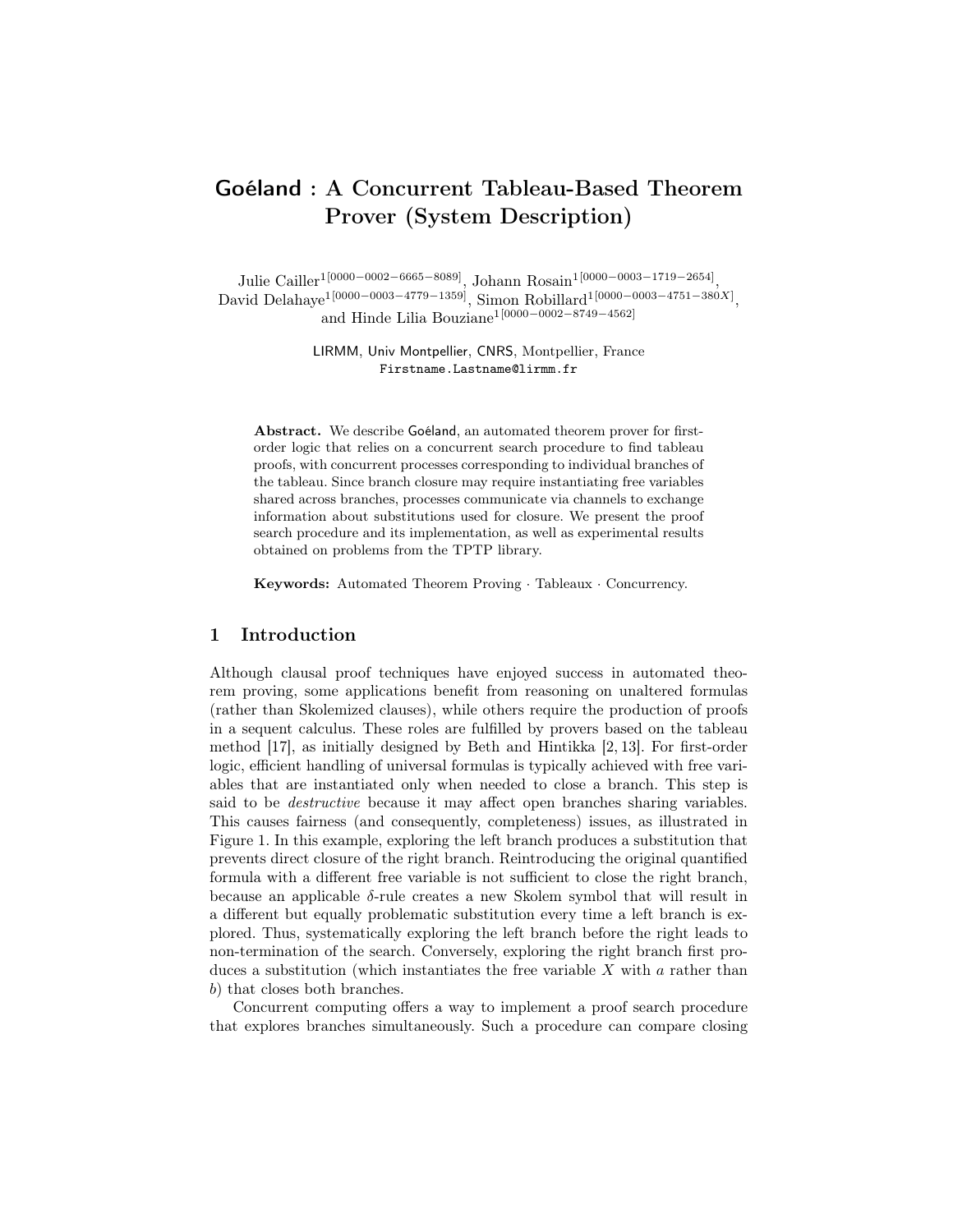| $\frac{P(a) \land \neg P(b) \land \forall x. (P(x) \Leftrightarrow \forall y. P(y))}{P(a), \neg P(b), \forall x. (P(x) \Leftrightarrow \forall y. P(y))} \alpha$<br>$P(X/b) \Leftrightarrow \forall y. P(y)$ |                                                                                                                                                                                               |                                                                                     |  |  |  |
|--------------------------------------------------------------------------------------------------------------------------------------------------------------------------------------------------------------|-----------------------------------------------------------------------------------------------------------------------------------------------------------------------------------------------|-------------------------------------------------------------------------------------|--|--|--|
| $\frac{P(X/b), \forall y. P(y)}{\sigma = \{X \mapsto b\}}$ $\odot_{\sigma}$                                                                                                                                  | $\frac{\neg P(\overline{X/b}), \neg \forall y. P(y)}{\neg P(sk_1)} \overset{\beta \Leftrightarrow}{\delta_{\neg \forall}}$<br>$\gamma_{\forall}$<br>$P(X'/b) \Leftrightarrow \forall y. P(y)$ |                                                                                     |  |  |  |
|                                                                                                                                                                                                              | $\frac{p(X'/b), \forall y.\; P(y)}{\sigma = \{X' \mapsto b\}}\; \odot_{\sigma}$<br>$\sigma' = \{X' \mapsto sk_1\}$                                                                            | $\beta_{\Leftrightarrow}$<br>$\neg P(X'/b), \neg \forall y. P(y)$<br>$\neg P(sk_2)$ |  |  |  |

Fig. 1. Incompleteness caused by unfair selection of branches

substitutions to detect (dis)agreements between branches, and consequently either close branches early, or restart proof attempts with limited backtracking. The simultaneous exploration of branches is handled by the concurrency system, either by interleaving computations through scheduling, or by executing tasks in parallel if the hardware resources allow it. A concurrent procedure naturally lends itself to parallel execution, allowing us to take advantage of multi-core architectures for efficient first-order theorem proving. Thus, concurrency provides an elegant and efficient solution to proof search with free variable tableaux.

In this paper, we describe a concurrent destructive proof search procedure for first-order analytic tableaux (Section 2) and its implementation in a tool called Goéland, as well as its evaluation on problems from the TPTP library [19] and comparison to other state-of-the-art provers (Section 3).

Related Work A lot of research has been carried out on the parallelization of proof search procedures [4], often focusing primarily on parallel execution and performance. In contrast, we use concurrency not only as a way to take advantage of multi-core architectures, but also as an algorithmic device that is useful even for sequential execution (with interleaved threads). Some concurrent and parallel approaches focus more distinctly on the exploration of the search space, either by dividing the search space between processes *(distributed search)* or by using processes with different search plans on the same space (multi search) [3]. These approaches can be performed either by *heterogeneous systems* that rely on cooperation between systems with different inference systems  $[1,8,12]$ , or homogeneous systems where all deductive processes use the same inference system. According to this classification, the technique presented here is a homogeneous system that performs a distributed search. Concurrent tableaux provers include the model-elimination provers CPTheo [12] and Partheo [18], and the higherorder prover Hot [15], which notably uses concurrency to deal with fairness issues arising from the non-terminating nature of higher-order unification. Lastly, concurrency has been used as the basis of a generic framework to present various proof strategies [10] or allow distributed calculations over a network [21].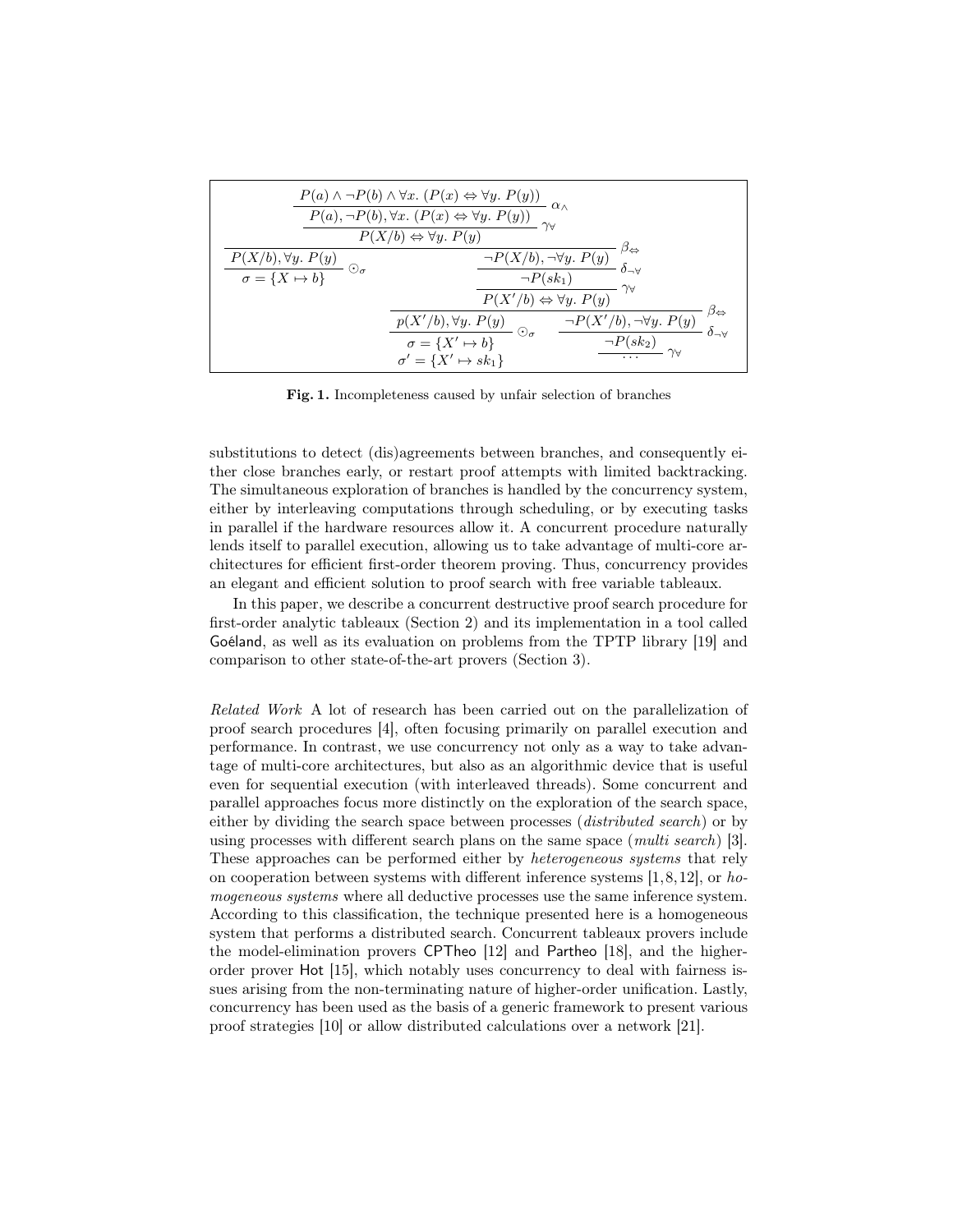# 2 Concurrent Proof Search

Free Variable Tableaux Goéland attempts to build a refutation proof for a firstorder formula, i.e., a closed tableau for its negation, using a standard free-variable tableau calculus [11]. The calculus is composed of  $\alpha$ -,  $\gamma$ - and  $\delta$ -rules that extend a branch with one formula,  $\beta$ -rules that divide a branch by extending it with two formulas, and a  $\odot$ -rule that closes a branch.  $\gamma$ -rules deal with universallyquantified formulas by introducing a formula with a free variable. A free variable is not universally quantified, but is instead a placeholder for some term instantiation, typically determined upon branch closure. δ-rules deal with existentiallyquantified formulas by introducing a formula with a Skolem function symbol that takes as arguments the free variables in the branch. This ensures freshness of the Skolem symbol independently of variable instantiation.

The branch closure rule applies to a branch carrying atomic formulas P and Q such that, for some substitution  $\sigma$ ,  $\sigma(P) = \sigma(\neg Q)$ . In that case,  $\sigma$  is applied to all branches. That rule is consequently destructive: applying a substitution to close one branch may modify another, removing the possibility to close it immediately. A tableau is closed when all its branches are closed. Closing a tableau can thus be seen as providing a global unifier that closes all branches.

Semantics for Concurrency Goéland relies on a concurrent search procedure. In order to present this procedure, we use a simple While language augmented with instructions for concurrency, in the style of CSP [14]. Each process has its own variable store, as well as a collection of process identifiers used for communication:  $\pi_{\text{parent}}$  denotes the identifier of a process's parent, while  $\Pi_{\text{children}}$ denotes the collection of identifiers of active children of that process. Given a process identifier  $\pi$  and an expression e, the command  $\pi$ **!** e is used to send an asynchronous message with the value  $e$  to the process identified by  $\pi$ . Conversely, the command  $\pi$ ? x blocks the execution until the process identified by  $\pi$  sends a message, which is stored in the variable  $x$ . Lastly, the instruction start creates a new process that executes a function with some given arguments, while the instruction kill interrupts the execution of a process according to its identifier.

Proof Search Procedure The proof search is carried out concurrently by processes corresponding to branches of the tableau. Processes are started upon application of a  $\beta$ -rule, one for each new branch. Communications between processes take two forms: a process may send a set of closing substitutions for its branch to its parent, or a parent may send a substitution (that closes one of its children's branch) to the other children. The proof search is performed by the *proofSearch*, *waitForParent*, and *waitForChildren* procedures (described in Procedures 1, 2, and 3, respectively).

The *proofSearch* procedure initiates the proof search for a branch. It first attempts to apply the closure rule. A closing substitution is called local to a process if its domain includes only free variables introduced by this process or one of its descendants (i.e., if the variables do not occur higher in the proof tree). If one of the closing substitutions is local to the process, it is reported and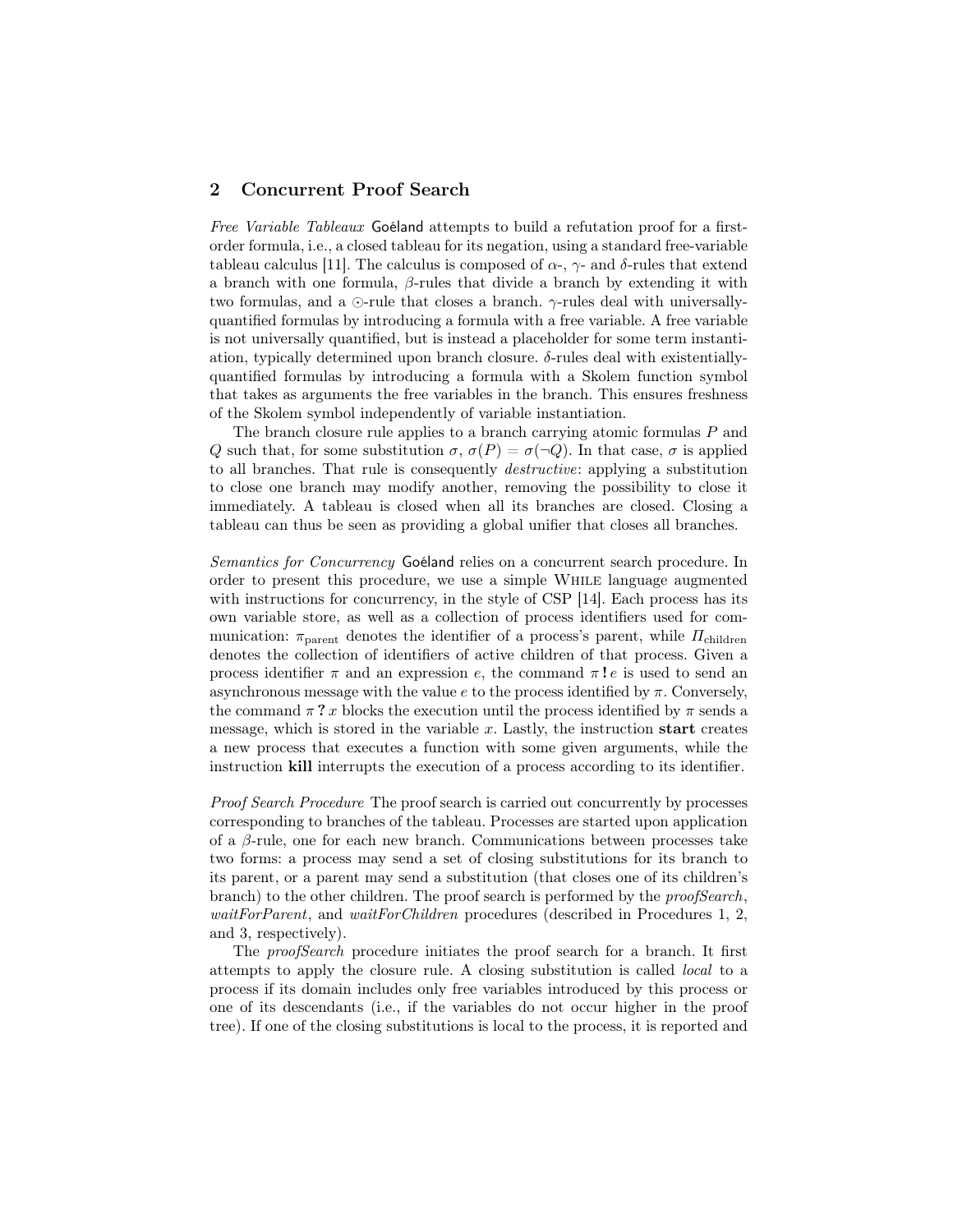| <b>Procedure 1:</b> proofSearch                                       |  |  |  |  |
|-----------------------------------------------------------------------|--|--|--|--|
| <b>Data:</b> a tableau $T$                                            |  |  |  |  |
| begin<br>$\mathbf{1}$                                                 |  |  |  |  |
| $\mathbf{var} \; \Theta \leftarrow applyClosingRule(T)$ ;<br>$\bf{2}$ |  |  |  |  |
| for $\theta \in \Theta$ do<br>3                                       |  |  |  |  |
| if $isLocal(\theta)$ then                                             |  |  |  |  |
| $\pi_{\text{parent}}$ ! $\{\theta\}$                                  |  |  |  |  |
| return                                                                |  |  |  |  |
|                                                                       |  |  |  |  |
| if $\Theta \neq \emptyset$ then                                       |  |  |  |  |
| $\pi_{\text{parent}}$ ! $\Theta$                                      |  |  |  |  |
| $waitForParent(T, \Theta)$                                            |  |  |  |  |
| else if $applicableAlphaRule(T)$ then<br>10                           |  |  |  |  |
| proofSearch(applyAlphaRule(T))                                        |  |  |  |  |
| else if $applicableDeltaRule(T)$ then<br>12                           |  |  |  |  |
| proofSearch(applyDeltaRule(T))                                        |  |  |  |  |
| else if $applicable BetaRule(T)$ then<br>14                           |  |  |  |  |
| for $T' \in applyBetaRule(T)$ do                                      |  |  |  |  |
| start proofSearch $(T')$                                              |  |  |  |  |
| $waitForChildren(T, \emptyset, \emptyset)$                            |  |  |  |  |
| else if $applicable GammaRule(T)$ then                                |  |  |  |  |
| proofSearch(applyGammaRule(T))                                        |  |  |  |  |
| else                                                                  |  |  |  |  |
| $\pi_{\text{parent}}$ ! $\emptyset$                                   |  |  |  |  |
|                                                                       |  |  |  |  |

the process terminates. If only non-local closing substitutions are found, they are reported and the process executes *waitForParent*. Otherwise, the procedure applies tableau expansion rules according to the priority:  $\alpha \prec \delta \prec \beta \prec \gamma$ . If a  $\beta$ rule is applied, new processes are started, and each of them executes *proofSearch* on the newly created branch, while the current process executes *waitForChildren*.

The *waitForParent* procedure is executed by a process after it has found closing non-local substitutions. Such substitutions may prevent closure in other branches. In these cases, the parent will eventually send another candidate substitution. *waitForParent* waits until such a substitution is received, and triggers a new step of proof search. The process may also be terminated by its parent (via the kill instruction) during the execution of this procedure, if one of the substitutions previously sent by the process leads to closing the parent's branch.

The *waitForChildren* procedure is executed by a process after the application of a  $\beta$ -rule and the creation of child processes. The set of substitutions sent by each child is stored in a map *subst* (Line 2), initially undefined everywhere  $(f_{\perp})$ . This procedure closes the branch (Line 13) if there exists a substitution  $\theta$  that agrees with one closing substitution of each child process, i.e., for each child process, the process has reported a substitution  $\sigma$  such that  $\sigma(X) = \theta(X)$ for any variable X in the domain of  $\sigma$ . If no such substitution can be found after all the children have closed their branches, then one closing substitution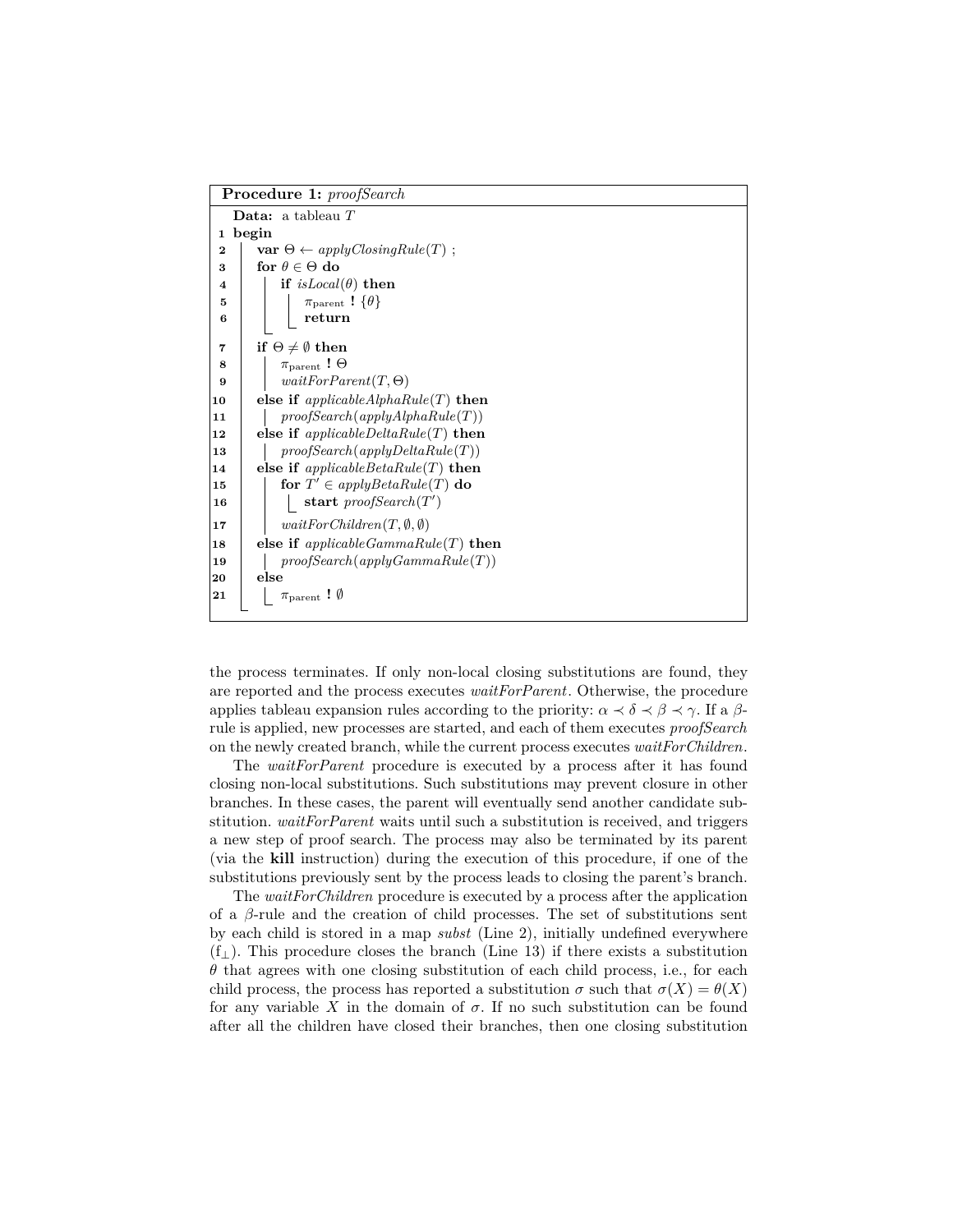Procedure 2: *waitForParent* Data: a tableau T, a set  $\Theta_{\rm sent}$  of substitutions sent by this process to its parent 1 begin 2 |  $\pi_{\text{parent}}$  ?  $\sigma$ 3 if  $\sigma \in \Theta_{sent}$  then 4 |  $\pi_{\text{parent}}$  !  $\sigma$ 5  $\vert$  *waitForParent*(T,  $\Theta_{\text{sent}}$ ) 6 else 7 | proofSearch( $\sigma(T)$ )

 $\sigma \in \mathit{subst}$  is picked arbitrarily (Line 18) and sent to all the children (which are at that point executing *waitForParent*) to restart their proof attempts. With the additional constraint of the substitution  $\sigma$ , the new proof attempts may fail, hence the necessity for backtracking among candidate substitutions  $\Theta_{\text{backward}}$ (Line 5 and 6). At the end, if all the substitutions were tried and failed, the process sends a failure message (symbolized by  $\emptyset$ ) to its parent.

Thus, concurrency and backtracking are used to prevent incompleteness resulting from unfair instantiation of free variables. Another potential source of unfairness is the  $\gamma$ -rule, when applied more than once to a universal formula (reintroduction). This may be needed to find a refutation, but unbounded reintroductions would lead to unfairness. Iterative deepening [16] is used to guard against this: a bound limits the number of reintroductions on any single branch, and if no proof is found, the bound is increased and the proof search restarted.

Figure 2 illustrates the interactions between processes for the problem in Figure 1, and shows how concurrency helps ensure fairness. It describes the parent process, in the top box, and below, the two children processes created upon application of the  $\beta$ -rule. Dotted lines separate successive states of a process (i.e., Procedures 1, 2 and 3 seen above), while arrows and boxes represent substitution exchanges. The number above each arrow indicates the chronology of the interaction. After both children have returned a substitution (1), the parent arbitrarily chooses one of them, starting with  $X \mapsto b$ , and sends it to the children (2). Since this substitution prevents closure in the right branch (3), the parents later backtracks and sends the other substitution  $X \mapsto a$  (4), allowing both children (5) and then the parent to close successfully.

## 3 Implementation and Experimental Results

Implementation The procedures presented in Section 2 are implemented in the  $Goéland prover<sup>1</sup> using the Go language. Go supports concurrency and paral$ lelism, based on lightweight execution threads called goroutines [20]. Goroutines are executed according to a so-called *hybrid threading* (or  $M : N$ ) model: M

<sup>&</sup>lt;sup>1</sup> Available at: https://github.com/GoelandProver/Goeland/releases/tag/v1.0.0-beta.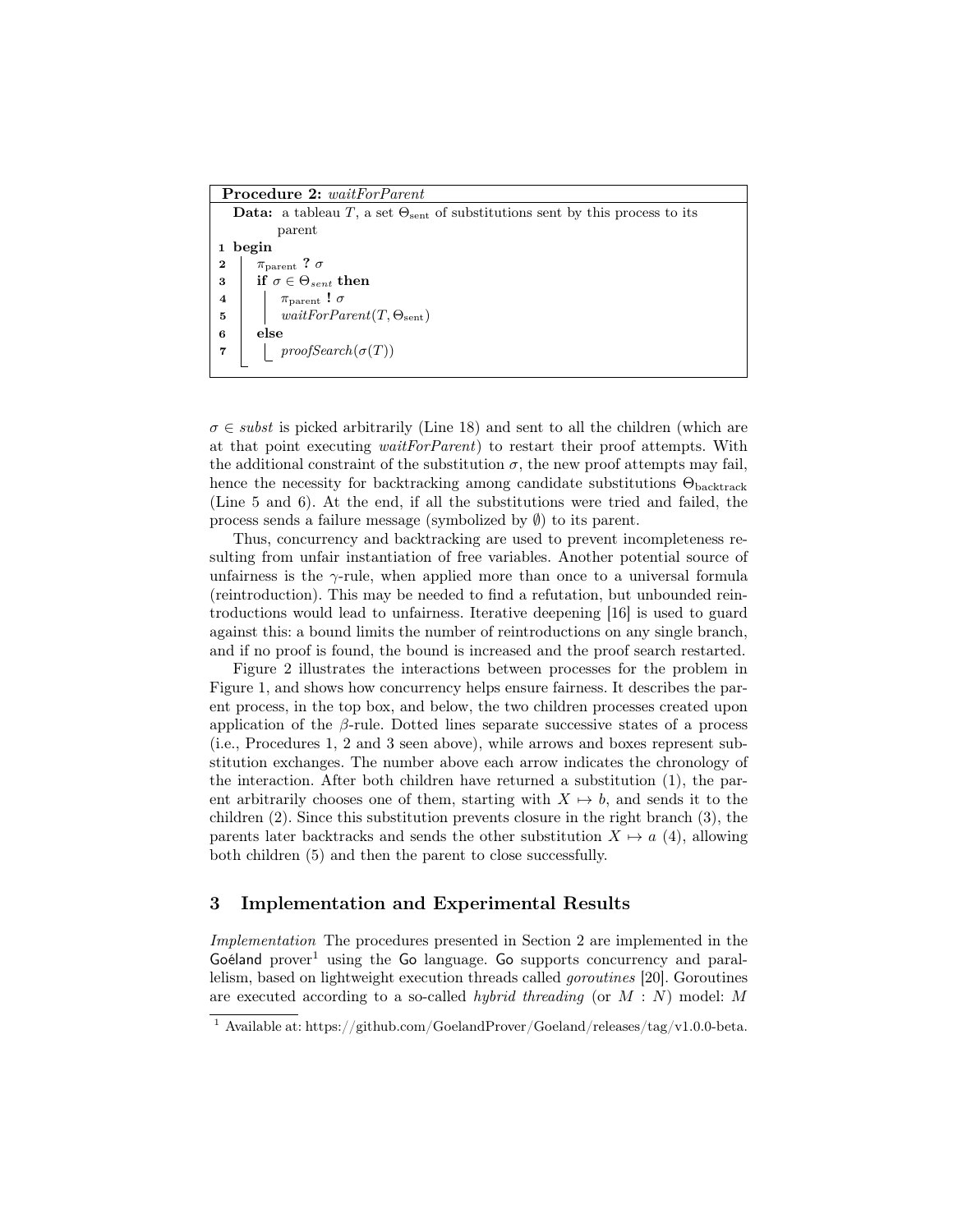

goroutines are executed over  $N$  effective threads and scheduling is managed by both the Go runtime and the operating system. This threading model allows the execution of a large number of goroutines with a reasonable consumption of system resources. Goroutines use channels to exchange messages, so that the implementation is close to the presentation of Section 2.

Goéland has, for the time being, no dedicated mechanism for equality reasoning. However, we have implemented an extension that implements deduction modulo theory [9], i.e., transforms axioms into rewrite rules over propositions and terms. Deduction modulo theory has proved very useful to improve proof search when integrated into usual automated proof techniques [5], and also produces excellent results with manually-defined rewrite rules [6, 7]. In Goéland, deduction modulo theory selects some axioms on the basis of a simple syntactic criterion and replaces them by rewrite rules.

Experimental Results We evaluated Goéland on two problems categories with FOF theorems in the TPTP library (v7.4.0): syntactic problems without equality (SYN) and problems of set theory (SET). The former was chosen for its elementary nature, whereas the latter was picked primarily to evaluate the performance of the deduction modulo theory, as the axioms of set theory are good targets for rewriting. We compared the results with those of five other provers: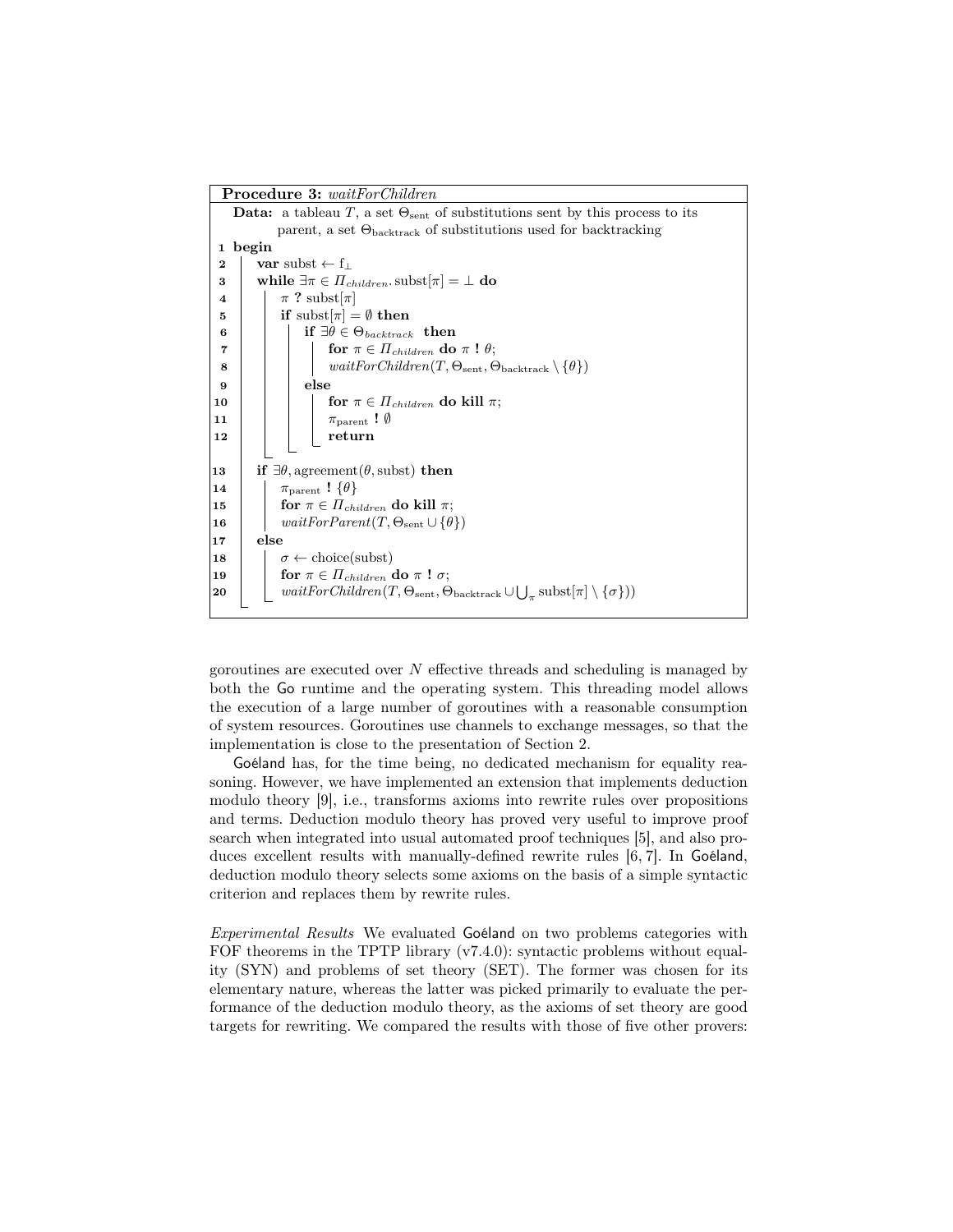

Fig. 2. Proof search and resulting proof for  $P(a) \land \neg P(b) \land \forall x.(P(x) \Leftrightarrow \forall y.P(y))$ 

tableau-based provers Zenon (v0.8.5), Princess (v2021-05-10) and LeoIII (v1.6), as well as saturation-based provers  $E (v2.6)$  and Vampire (v4.6.1). Experiments were executed on a computer equipped with an Intel Xeon E5-2680 v4 2.4GHz  $2\times14$ -core processor and 128 GB of memory. Each proof attempt was limited to 300 seconds. Table 1 and Figure 3 report the results. Table 1 shows the number of problems solved by each prover, the cumulative time, and the number of problems solved by a given prover but not by Goéland  $(+)$  and conversely  $(-)$ . Figure 3 presents the cumulative time required to solve the number of problems.

As can be observed, the results of Goéland are comparable to, or slightly better than those of other tableau-based provers on problems from SYN, while saturation theorem provers achieve the best results. On this category, the axioms do not trigger deduction modulo theory rewriting rules, hence the similar results of Goéland and Goéland+DMT. On SET, Goéland+DMT obtains significantly better results than other tableau-based provers. This confirms the previous results on the performance of deduction modulo theory for set theory [6, 7].

#### 4 Conclusion

We have presented a concurrent proof search procedure for tableaux in firstorder logic with the aim of ensuring a fair exploration of the search space. This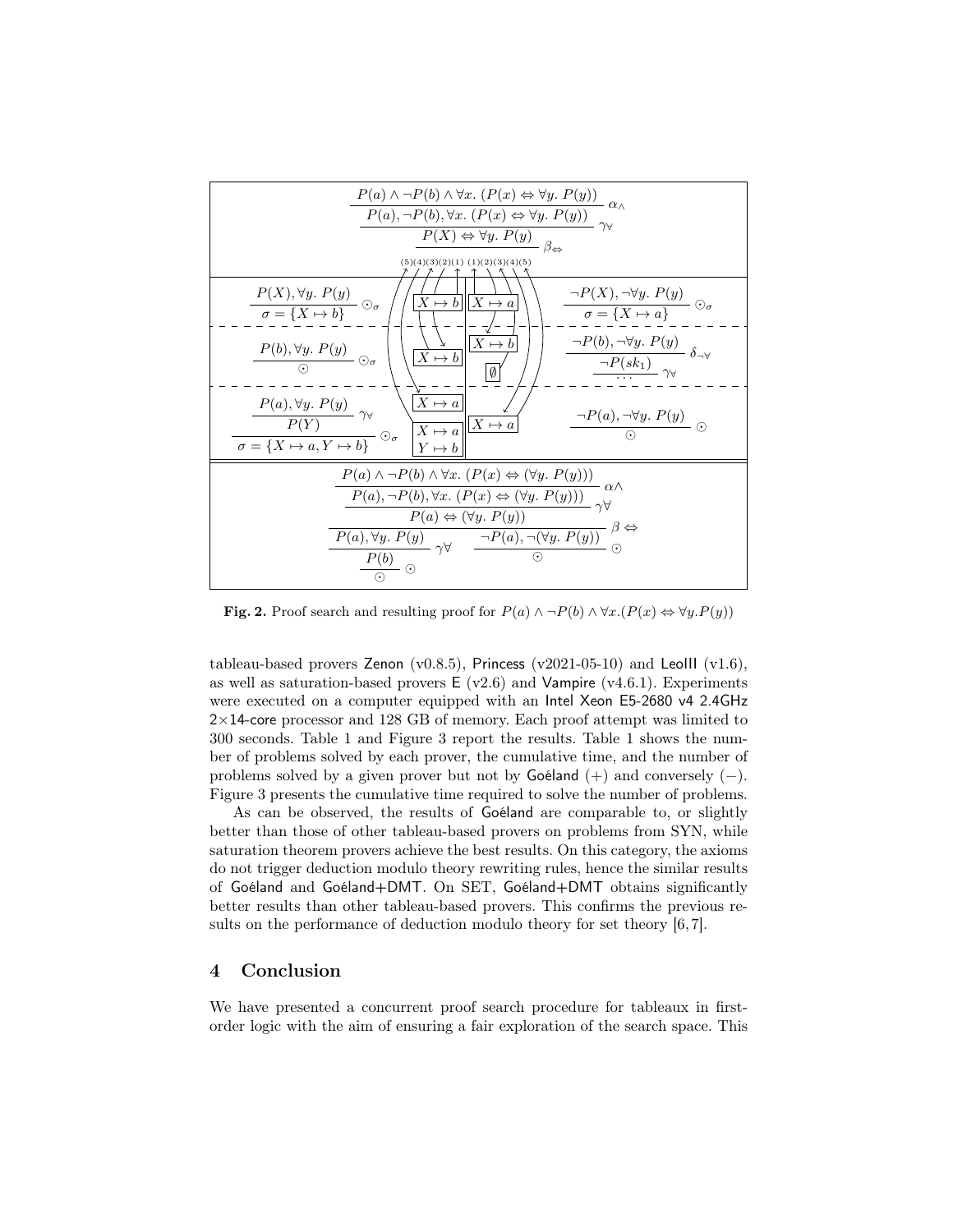|             | SYN (263 problems)       |             | SET (464 problems)        |               |
|-------------|--------------------------|-------------|---------------------------|---------------|
| Goéland     | $\overline{199} (190 s)$ |             | 150 $(4659 s)$            |               |
| Goéland+DMT | 199 $(196 s)$            | $(+0, -0)$  | 278(1292 s)               | $(+142, -14)$ |
| Zenon       | 256(67 s)                | $(+60, -3)$ | 150 $(562 s)$             | $(+75, -75)$  |
| Princess    | 195 $(189 s)$            | $(+1, -5)$  | 258(1168 s)               | $(+141, -33)$ |
| Leolll      | 195 $(268 s)$            | $(+1, -5)$  | 177 $(2925 s)$            | $(+77, -50)$  |
| F           | 261(168 s)               | $(+62, -0)$ | 363 $(2377 s)$            | $(+223, -10)$ |
| Vampire     | 262(13 s)                | $(+63, -0)$ | $\overline{321}$ (4122 s) | $(+188, -17)$ |

Table 1. Experimental results over the TPTP library



Fig. 3. Cumulative time per problem solved between Goéland, Goéland+DMT(GDMT), Zenon, Princess, LeoIII, E, and Vampire

procedure has been implemented in the prover Goéland. This tool is still in an early stage, and (with the exception of deduction modulo theory) implements only the most basic functionalities, yet empirical results are encouraging. We plan on adding functionalities such as equality reasoning, arithmetic reasoning, and support for polymorphism to Goéland, which should increase its usability and performance. The integration of these functionalities in the context of a concurrent prover seems to be a promising line of research. Further investigation is also needed to prove the fairness, and therefore completeness, of our procedure.

# References

1. Benzmüller, C., Kerber, M., Jamnik, M., Sorge, V.: Experiments with an Agent-Oriented Reasoning System. In: Annual Conference on Artificial Intelligence. Lecture Notes in Computer Science (LNCS), vol. 2174, pp. 409–424. Springer (2001)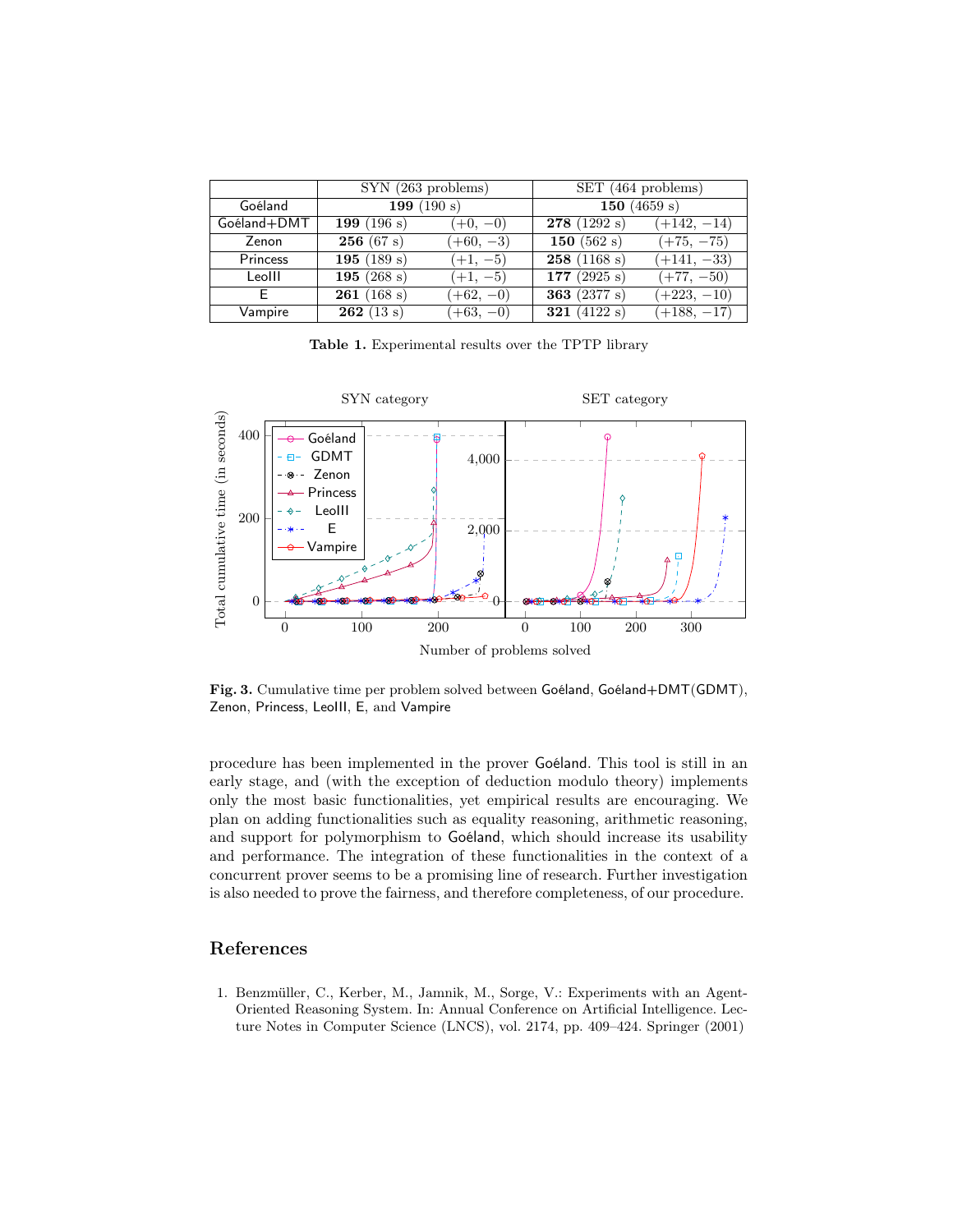- 2. Beth, E.W.: Formal Methods: An Introduction to Symbolic Logic and to the Study of Effective Operations in Arithmetic and Logic, Synthese Library, vol. 4. D. Reidel Pub. Co. (1962)
- 3. Bonacina, M.P.: A Taxonomy of Parallel Strategies for Deduction. Annals of Mathematics and Artificial Intelligence 29(1), 223–257 (2000)
- 4. Bonacina, M.P.: Parallel Theorem Proving. In: Handbook of Parallel Constraint Reasoning, pp. 179–235. Springer (2018)
- 5. Burel, G., Bury, G., Cauderlier, R., Delahaye, D., Halmagrand, P., Hermant, O.: First-Order Automated Reasoning with Theories: When Deduction Modulo Theory Meets Practice. Journal of Automated Reasoning (JAR) 64(6), 1001–1050 (2020)
- 6. Bury, G., Cruanes, S., Delahaye, D., Euvrard, P.L.: An Automation-Friendly Set Theory for the B Method. In: Abstract State Machines, Alloy, B, VDM, and Z (ABZ). Lecture Notes in Computer Science (LNCS), vol. 10817, pp. 409–414. Springer (2018)
- 7. Bury, G., Delahaye, D., Doligez, D., Halmagrand, P., Hermant, O.: Automated Deduction in the B Set Theory using Typed Proof Search and Deduction Modulo. In: Fehnker, A., McIver, A., Sutcliffe, G., Voronkov, A. (eds.) Logic for Programming, Artificial Intelligence and Reasoning (LPAR). EPiC Series in Computing, vol. 35, pp. 42–58. EasyChair (2015)
- 8. Denzinger, J., Kronenburg, M., Schulz, S.: DISCOUNT A Distributed and Learning Equational Prover. Journal of Automated Reasoning 18(2), 189–198 (1997)
- 9. Dowek, G., Hardin, T., Kirchner, C.: Theorem Proving Modulo. Journal of Automated Reasoning (JAR) 31(1), 33–72 (2003)
- 10. Fisher, M.: An Open Approach to Concurrent Theorem Proving. Parallel Processing for Artificial Intelligence 3, 80011–0 (1997)
- 11. Fitting, M.: First-Order Logic and Automated Theorem Proving. Springer (1990)
- 12. Fuchs, M., Wolf, A.: System Description: Cooperation in Model Elimination: CPTHEO. In: Conference on Automated Deduction (CADE). Lecture Notes in Computer Science (LNCS), vol. 1421, pp. 42–46. Springer (1998)
- 13. Hintikka, J.: Two Papers on Symbolic Logic: Form and Content in Quantification Theory and Reductions in the Theory of Types. Societas Philosophica, Acta philosophica Fennica 8, 7–55 (1955)
- 14. Hoare, C.A.R.: Communicating Sequential Processes. Communications of the ACM 21(8), 666–677 (1978)
- 15. Konrad, K.: HOT: A Concurrent Automated Theorem Prover Based on Higher-Order Tableaux. In: Theorem Proving in Higher Order Logics (TPHOLs). Lecture Notes in Computer Science (LNCS), vol. 1479, pp. 245–261. Springer (1998)
- 16. Korf, R.E.: Depth-First Iterative-Deepening: An Optimal Admissible Tree Search. Artificial Intelligence 27(1), 97–109 (1985)
- 17. Letz, R.: First-Order Tableau Methods. In: D'Agostino, M., Gabbay, D.M., Hähnle, R., Posegga, J. (eds.) Handbook of Tableau Methods, pp. 125–196. Springer (1999), iSBN 978-94-017-1754-0
- 18. Schumann, J., Letz, R.: PARTHEO: A High-Performance Parallel Theorem Prover. In: Conference on Automated Deduction (CADE). Lecture Notes in Computer Science (LNCS), vol. 449, pp. 40–56. Springer (1990)
- 19. Sutcliffe, G.: The TPTP Problem Library and Associated Infrastructure. From CNF to TH0, TPTP v6.4.0. Journal of Automated Reasoning (JAR) 59(4), 483– 502 (2017)
- 20. Tsoukalos, M.: Mastering Go: Create Golang production applications using network libraries, concurrency, machine learning, and advanced data structures, pp. 439– 463. Packt Publishing Ltd. (2019)